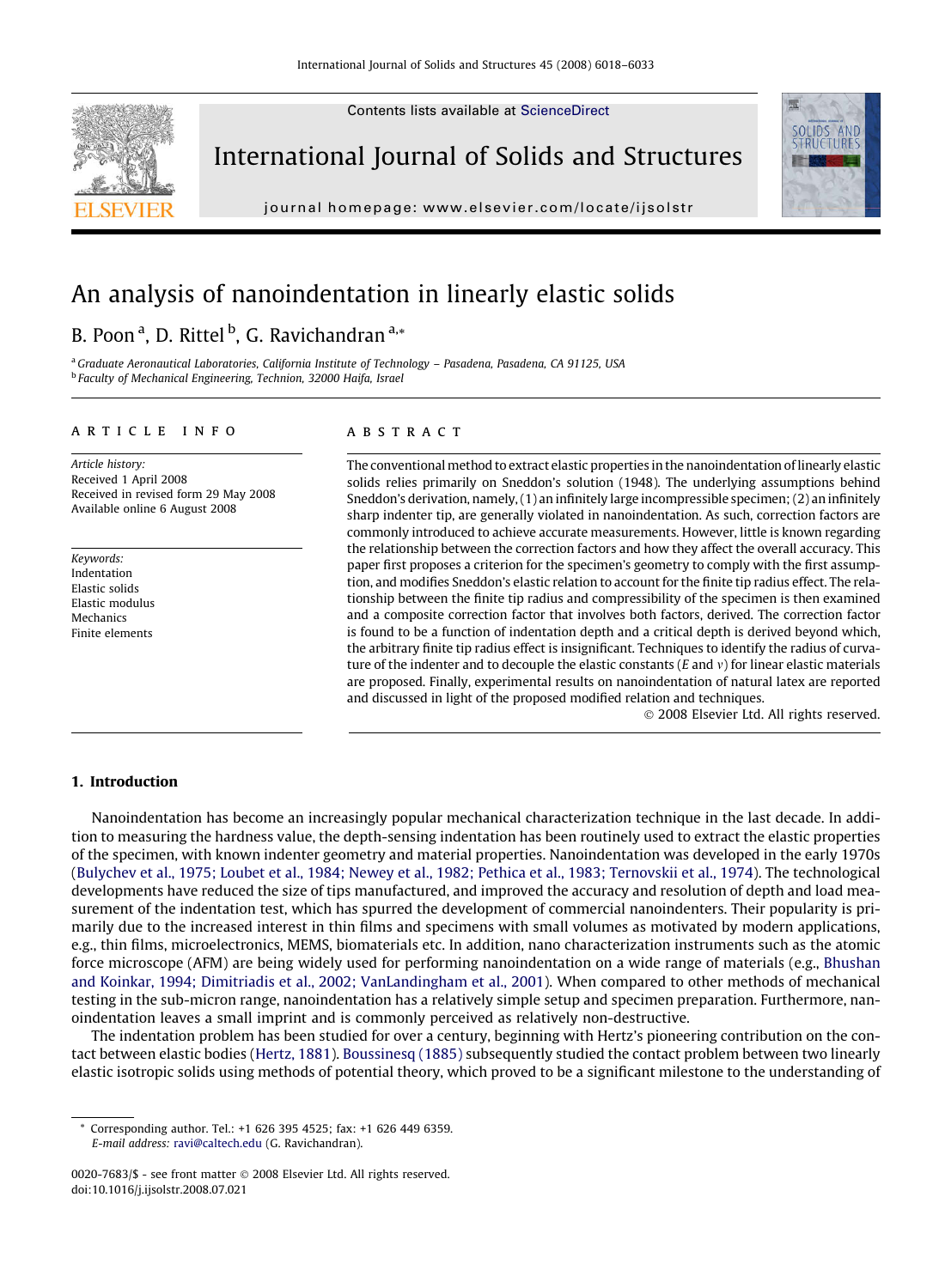<span id="page-1-0"></span>the indentation problem. Sneddon used the approach taken by Bousinnesq to derive the load–displacement relationship for a rigid cone indenter (1948), and subsequently derived it for an arbitrary indenter that is a body of revolution [\(1965\).](#page-15-0) However, the analytical solutions were derived with stringent assumptions  $- (1)$  the specimen is an infinite half-space, (2) the indenter has an ideal geometry with known parameters (perfect cone, sphere, etc.), and (3) the material is linearly elastic and incompressible. These assumptions limit the application of these solutions to many problems of practical interest. However, with the advent of finite element simulations and commercial codes, researchers now have a new tool to investigate the indentation problem, e.g., on spherical indenter – [Hill et al. \(1989\), Kral et al. \(1993\), and Storåkers and Larsson \(1994\)](#page-15-0); on conical indenter – [Laursen and Simo \(1992\);](#page-15-0) on pyramidal indenters – [Giannakopoulos et al. \(1994\) and Larsson and Gian](#page-15-0)[nakopoulos \(1996\)](#page-15-0); on effects of plasticity, [Pharr et al. \(1992\) and Cheng and Cheng \(1999\)](#page-15-0); and on forward–reverse analysis in nanoindentation, [Dao et al. \(2001\) and Chen et al. \(2007\).](#page-15-0)

Pyramidal indenters (three-sided Berkovich and four-sided Vickers) are commonly used in indentation tests. These indenters are commonly treated as conical indenters with equivalent half-angle  $\alpha$  that gives the same area to depth relationship as the pyramidal indenter in question ([Fischer-Cripps, 2004; Lichinchi et al., 1998; Oliver and Pharr, 1992; Wang et al., 2006;](#page-15-0) [Yu et al., 2004\)](#page-15-0).

The conventional procedure to derive the elastic properties during an indentation experiment was first proposed by [Oli](#page-15-0)[ver and Pharr \(1992\),](#page-15-0) who made use of Sneddon's solution to retrieve the reduced modulus, Er. Due to the stringent assumptions made in Sneddon's theoretical derivation as discussed previously, a correction factor is introduced to achieve accurate results. The correction factor is commonly derived using two approaches, (1) phenomenological approach and (2) mechanistic approach. Using the phenomenological approach, researchers often establish a composite correction factor by comparing the macroscopic material properties obtained using traditional characterization techniques such as uniaxial test, with that obtained using nanoindentation for different classes of materials such as polymers, metals and ceramics, etc. ([Tranchida](#page-15-0) [et al., 2006\)](#page-15-0). This composite correction factor obtained takes into account all the factors that violates the assumptions in the theoretical derivations, however, this approach does not provide insight to the makeup of the correction factor by different factors, nor does it show how the factors affect one another. For the mechanistic approach, researchers often isolate one individual factor not considered in the theoretical derivation. Using this approach, researchers are able to gain tremendous insight about this isolated factor, for example, in the compressibility of the specimen when  $v < 0.5$ , which results in a lateral displacement during indentation, neglected in Sneddon's derivation ([Hay et al., 1999](#page-15-0)), researchers were able to derive a close form expression for the correction factor that relates to the Poisson's ratio, v. However, it is often not clear if this correction factor is applicable to practical indentations that commonly involve other factors as well, i.e. can this factor derived using linear elastic conditions be used in elastic–plastic indentations? And, how do different correction factors relate to each other to form the effective correction factor for the nanoindentation experiment?

This paper first critically examines the various assumptions used in extracting the linearly elastic material properties using numerical finite element calculations, and identifies the sources of deviation from theoretical assumptions including the finite tip radius and the lateral displacement at the indentation. The conventional procedure for extracting the reduced modulus is briefly reviewed in Section 2. Results about the validity of the various assumptions discussed earlier are presented in Section 3. New methodologies and techniques accounting for the errors associated with conventional indentation of isotropic linearly elastic solids are described in Section 4. The composite correction factor that involves finite tip radius and compressibility of the specimen is presented in close form, and the significance of each factor will be discussed in detail. Results from nanoindentation experiments on a nominally elastic solid (natural latex) are used to illustrate the application of the suggested techniques for accurate evaluation of material properties. A summary and conclusions of the study are presented in Section 5.

#### 2. Conventional extraction of elastic properties

Assuming a linearly elastic half-space and rigid conical indenter, [Sneddon \(1948\)](#page-15-0) found that

$$
P = \frac{2E\tan\alpha}{\pi(1 - v^2)}h^2\tag{1}
$$

where P is the load measured by the indenter, E and v are the Young's modulus and Poisson's ratio of the material that is being indented,  $\alpha$  is the half angle of the indenter, and h is the displacement of the indenter. While the validity of Sneddon's solution is limited to linearly elastic indentations, (1) is nonetheless routinely applied to elastic–plastic indentations by assuming that the initial unloading segment of the load–displacement curve is linearly elastic. In an elastic indentation where the loading and unloading curves follow the same path,  $(1)$  and subsequent derivations are valid at all h.

Differentiating (1) with respect to h, the slope of the load–displacement curve is given by

$$
\frac{dP}{dh} = \frac{4E \tan \alpha}{\pi (1 - v^2)} h
$$
 (2)

and with further algebraic manipulation [\(Fischer-Cripps, 2004\)](#page-15-0)

$$
\frac{\text{d}P}{\text{d}h} = \frac{2\sqrt{A}E}{\sqrt{\pi}(1 - v^2)},\tag{3}
$$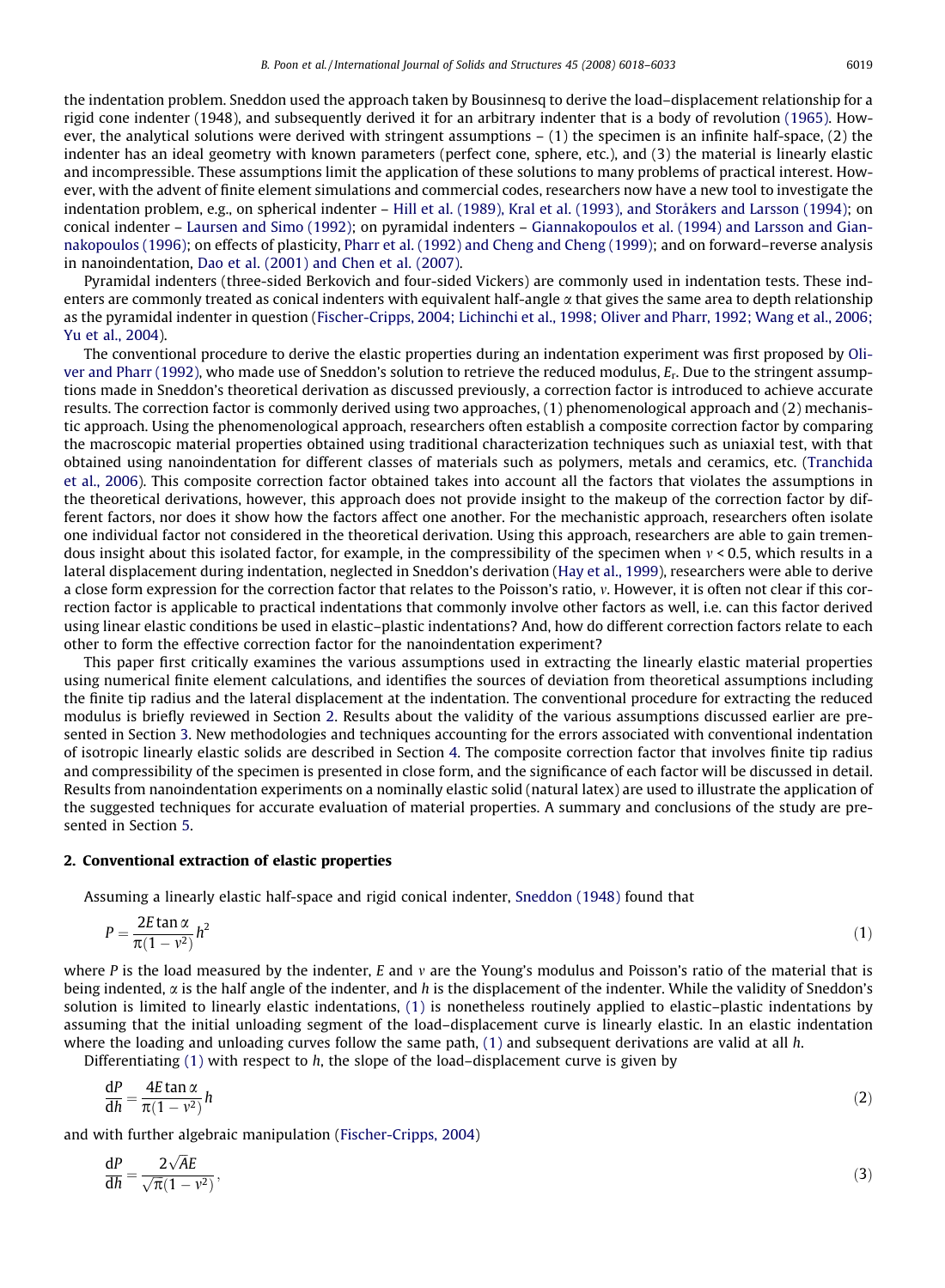<span id="page-2-0"></span>where A is the projected area of contact of the indenter. [Bulychev et al. \(1975\)](#page-15-0) showed that [\(3\)](#page-1-0) also holds for cylindrical punch and spherical indenters. Subsequently, [Pharr et al. \(1992\)](#page-15-0) showed that [\(3\)](#page-1-0) is relevant for all axisymmetric indenters with infinitely differentiable profile. For a Berkovich/Vickers indenters, the angle  $\alpha$  = 70.3°, and the corresponding projected area, A is given by

$$
A = \pi \tan^2 \alpha h_c^2 = 24.5 h_c^2,\tag{4}
$$

where  $h_c$  refers to the contact depth (Fig. 1) and is given by ([Fischer-Cripps, 2004](#page-15-0))

$$
h_{\rm c} = h - \frac{2(\pi - 2)}{\pi} \frac{P}{\mathrm{d}P/\mathrm{d}h}.\tag{5}
$$

Note that the coefficient of the second term on the right-hand side of (5) is often represented by a constant in literature, whose value is dependent on the geometry of the indenter [\(Pharr and Bolshakov, 2002\)](#page-15-0).

Thus, using the load–displacement curve measured during an indentation, one can obtain the elastic constants of the specimen of interest using the following equation:

$$
\frac{E}{(1-v^2)} = \frac{1}{2\beta} \sqrt{\frac{\pi}{A}} \frac{dP}{dh},\tag{6}
$$

where  $\beta$  is a non-dimensional correction factor to account for deviations from the original stiffness equation ( $\beta$  = 1 in (6)). The factor  $\beta$  is used to account for the treatment of a pyramidal indenter as an equivalent conical indenter –  $\beta$  is unity for axisymmetric indenters and close to unity for pyramidal ones  $-\beta = 1.012$  for square-based indenter, e.g., Vickers, and  $\beta$  = 1.034 for a triangular punch, e.g., Berkovich [\(King, 1987\)](#page-15-0). However, these results are debatable as [Woirgard \(2006\)](#page-15-0) demonstrated analytically that  $\beta$  =1.061 and  $\beta$  = 1.023 for triangular and square-based indenters, respectively. [Hay et al. \(1999\)](#page-15-0) considered the elastic radial displacement neglected in Sneddon's formulation and proposed a correction factor that is a function of the indenter's half angle,  $\alpha$  and Poisson's ratio, v. In addition, the correction factor  $\beta$  is also used to account for finite tip radius effect as found in the works of [Troyon and Huang \(2004\)](#page-15-0). The deviation of a pyramidal indenter from a conical one is not relevant to this paper since only the conical indenter is considered. Furthermore, since the objective of this paper is to investigate the applicability of Sneddon's equation on nanoindentation,  $\beta$  is deliberately chosen to be one, so as not to introduce artificial effects into the analysis.

The right-hand side of (6) consists of terms that can be derived using the load–displacement measurements in an indentation experiment. Thus, using this relationship, the term on the left-hand side of the equation consisting of both  $E$  and  $v$ , commonly referred to as the reduced modulus,  $E_r$ , can be evaluated. It is important to note that the elastic constants,  $E$ and v evaluated using this procedure are coupled and thus require a priori knowledge of one of them to calculate the other. Also note that when the indenter is not considered as rigid, the reduced modulus,  $E_r$  is given by

$$
\frac{1}{E_r} = \frac{(1 - v_{\text{specimen}}^2)}{E_{\text{specimen}}} + \frac{(1 - v_{\text{indenter}}^2)}{E_{\text{indenter}}}.
$$
\n(7)

The load–displacement relationship derived by [Sneddon \(1948\)](#page-15-0) assumed the specimen as a linearly elastic infinite half space and a conical indenter that is infinitely sharp. While these assumptions simplified the problem, it is important to note that it is virtually impossible to fulfill them in reality. In an experiment, the specimen to be tested is likely to have a finite geometry and so does the radius of curvature of the indenter. These deviations from the assumptions in deriving Sneddon's solution are inevitably transferred as errors to the derived elastic constants.

The goal of this paper is to identify the effects of the above-mentioned deviations from the assumptions used in [Sneddon's](#page-15-0) [derivation \(1948\)](#page-15-0), and quantify the error associated with the calculation of elastic constants using the conventional method



Fig. 1. Illustration of an indentation by a rigid cone into a linearly elastic solid.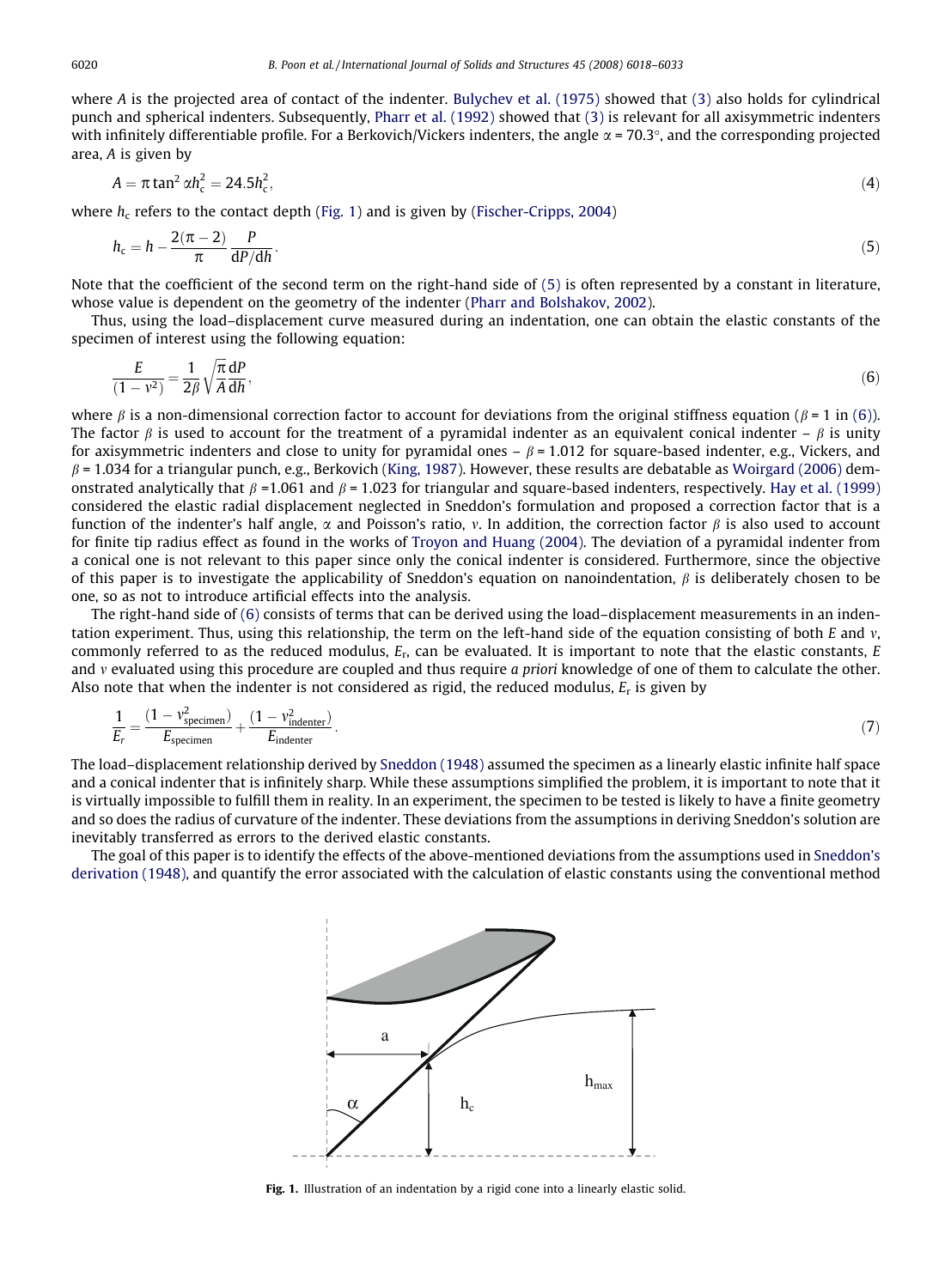<span id="page-3-0"></span>proposed by [Oliver and Pharr \(1992\).](#page-15-0) This paper considers a Berkovich equivalent conical indenter ( $\alpha$  = 70.3°) for which there is an available analytical solution (given by [\(1\)](#page-1-0)). The elastic properties can be obtained using [\(6\)](#page-2-0) with  $\beta = 1$ .

# 3. Numerical simulation

#### 3.1. Sneddon's solution and a rigid indenter with finite tip radius

Numerical 'experiments' were performed using the commercial numerical finite element package, [ABAQUS.](#page-15-0) A cylindrical specimen with a radius,  $r_s$  of 18  $\mu$ m and a height,  $h_s$  of 30  $\mu$ m, was indented on its top surface, along the axis of symmetry. The cylindrical specimen was modeled as an isotropic deformable solid with  $E = 70$  GPa and  $v = 0.3$ . Fig. 2(a) is a threedimensional illustration of the numerical simulation performed. The conical indenter was modeled as analytically rigid, with a finite tip radius,  $\rho$  of 200 nm, and was indented into the specimen to a maximum depth,  $h_{\text{max}}$  of 600 nm (displacement control). Details of the simulation will be included in the following section.

Fig. 2(b) shows a snapshot of the Mises equivalent stress field in the specimen when the indenter is at  $h_{\text{max}}$  = 600 nm. The region with highest stress is directly beneath the indenter tip. The boundary of the high stress region defined by the outlined area in Fig.  $2(b)$  has an equivalent stress larger than or equal to 3.9 GPa. This region has a width of 2.1  $\mu$ m and a maximum depth of 3.3  $\mu$ m. This high stress region is located reasonably far away from the boundaries. The height and width of the area of high stress is close to 10 times smaller than that of the specimen and there is no visible interaction of the stress field with the boundaries of the specimen, which suggests that the specimen can be considered as sufficiently large for practical purposes.

The load  $(P)$  and displacement  $(h)$  curves from the numerical simulations are plotted in [Fig. 3.](#page-4-0) The continuous solid curve refers to the load–displacement relationship for both the loading and unloading paths (elastic simulation – loading and unloading curves coincide) obtained from the simulation, while the dashed curve shows the load–displacement relationship derived from Sneddon, Eq. [\(1\).](#page-1-0) It can be seen that the two curves are distinctly different. Using the conventional derivation described previously while assuming that the Poisson's ratio was known a priori to be 0.3, the Young's modulus was found to be 77 GPa, which is quite different from the value used in the simulation (70 GPa). This difference motivated the present study in order to first understand the effect of deviations from Sneddon's assumptions, and then to quantify and to correct for the errors associated with them, so as to obtain reliable values of the reduced modulus from experimental measurements.

#### 3.2. Converged specimen geometry

It has been noted that the geometry of the specimen affects the values of measured load and displacement significantly ([Dimitriadis et al., 2002\)](#page-15-0). This is not surprising – consider two specimens loaded uniaxially (load control) with identical uniform stress and strain fields, the displacements of the specimens are not unique but functions of their geometries (i.e., length); this is also true for the measured load in a displacement control experiment.

Numerical simulations were performed to investigate the indentation problem, using the commercial finite element software, ABAQUS. The indentation experiment was modeled as a 2D axisymmetric problem using a total of 5006 three-node



Fig. 2. (a) Geometry of indentation of a cylindrical specimen with a rigid conical indenter with finite tip radius. (b) The Mises equivalent stress field in the specimen during indentation at  $h_{\text{max}}$  = 600 nm. (Note that the stress values must be multiplied by a factor of  $1 \times 10^7$  to respect the scale of the problem.)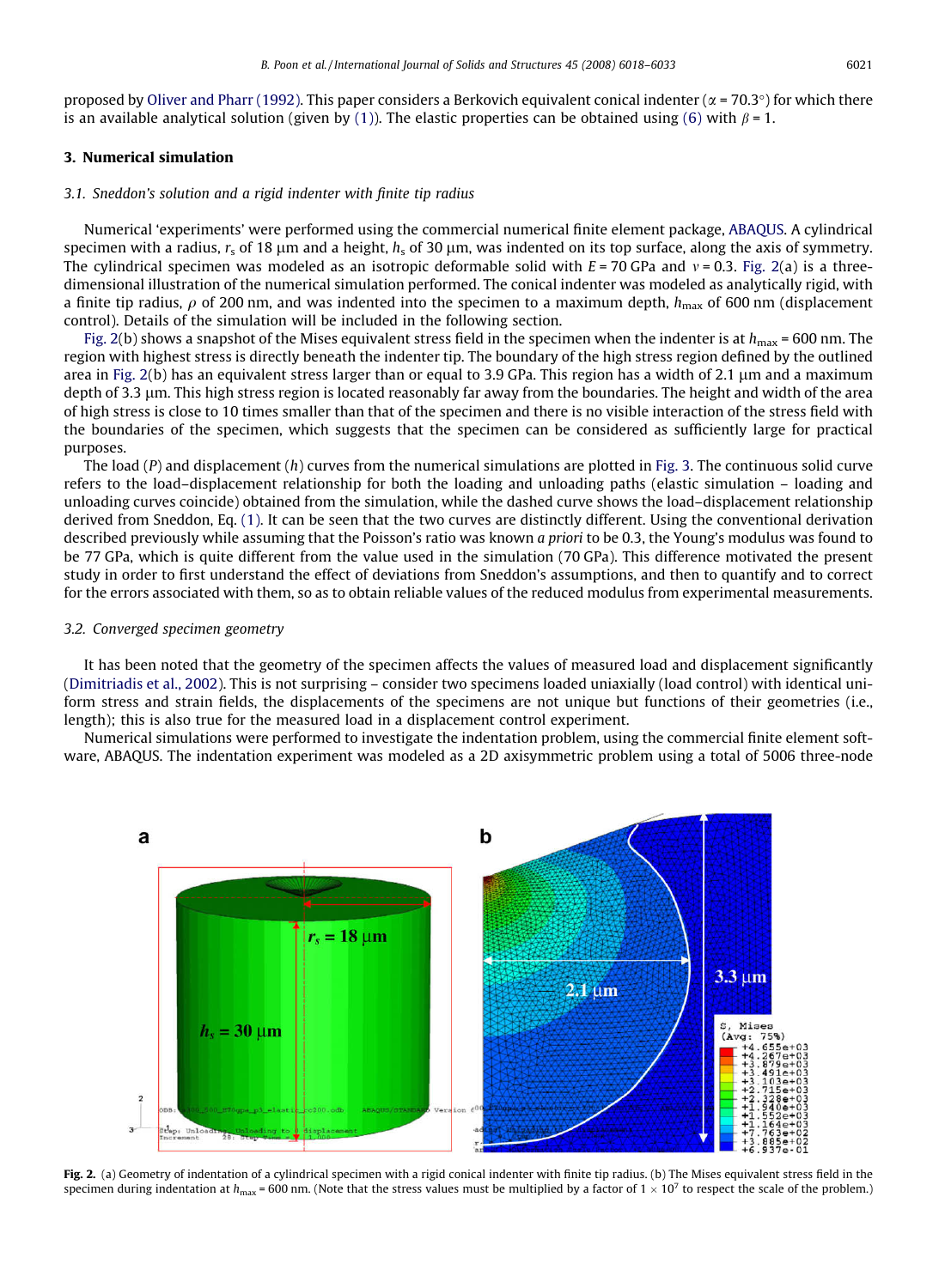<span id="page-4-0"></span>

Fig. 3. Load-displacement measurements in the numerical experiment with a rigid indenter with a finite tip radius of 600 nm compared with Sneddon's equation [\(1\).](#page-1-0)

linear axisymmetric triangular elements (CAX3) for a typically sized specimen whose dimensions are such that  $r_s/h_s$  equals unity and  $h_s/h_{\text{max}}$  equals 100 – the actual physical size of the specimen is irrelevant as the simulations are scaled to the indentation depth. The number of nodes used for individual specimens was scaled up and down for changes in their respective dimensions with respect to indentation depth. A more refined mesh by doubling the number of elements was used for each specimen size but did not yield significantly different results (<1% difference for the range of indentation depth of interest) for each simulation, which suggests convergence of the existing mesh. The mesh is denser at the indentation site and less dense away from the indentation to minimize computational time. In order to isolate the effects finite specimen size and finite tip radius of the indenters, the simulations were performed using conical indenters with the identical arbitrary tip radius; in addition friction was also excluded in the contact between the indenter and the specimen. The indenter was also pushed to a maximum indentation depth,  $h_{\max}$  that is much larger than the radius of curvature of the tip,  $\rho$  in order to minimize any tip-geometry-transition effect – the conical tip is rounded off by a tangent sphere, whose radius gives the radius of curvature of the tip.

Elastic specimens with identical material constants (E = 70 GPa and  $v$  = 0.3) and radius,  $r_s$  (18  $\mu$ m) but different height,  $h_s$ (see [Fig. 2\(](#page-3-0)a)) were indented to the same maximum indentation depth,  $h_{\text{max}}$  (600 nm) in the numerical experiments performed. Fig. 4 shows the load–displacement relationship of each specimen recorded during the simulations (loading–unloading). It is observed that a thinner specimen will result in a higher load measurement for a given displacement or equivalently, at a given load, a smaller displacement. Despite having identical material properties, the specimens with different height,  $h_s$ 



Fig. 4. Non-unique load-displacement relationships for specimens with the same radius,  $r_s$  of 18  $\mu$ m but different heights,  $h_s$  (18, 30, 40, 60, 92, and  $120 \mu m$ ).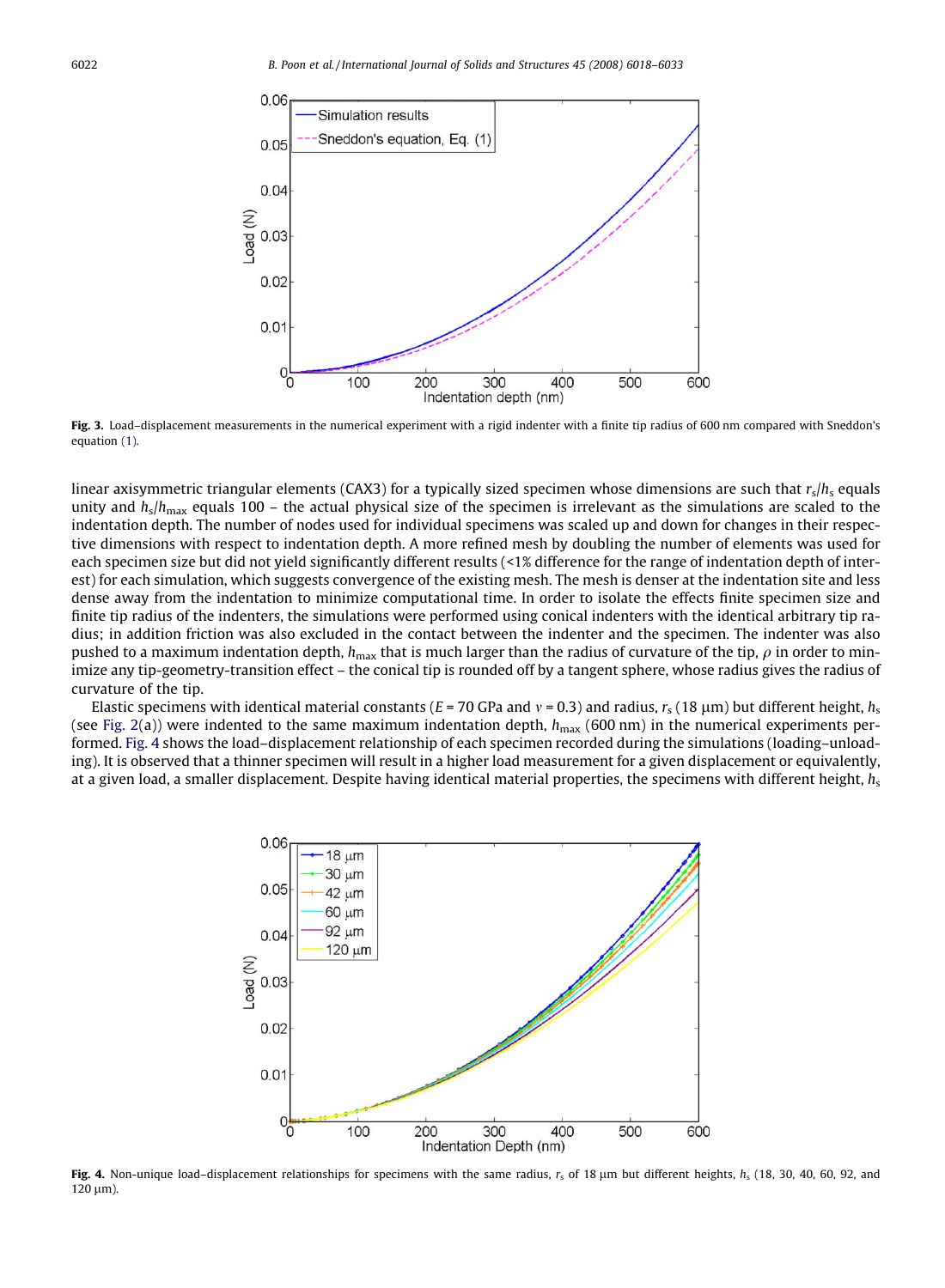<span id="page-5-0"></span>

Fig. 5. Load–displacement curves for specimens with  $r_s = 30 \mu m$  and different aspect ratios,  $r_s/h_s$  (0.3, 0.6, 1, and 2). It can be observed that a unique curve was obtained when  $r_s/h_s \geq 1$ , suggesting convergence.

have distinctly different load–displacement curves. The first observation is that these differences will inevitably be passed on to the value of the reduced modulus evaluated using the conventional method discussed in the previous section. [Dimitriadis](#page-15-0) [et al. \(2002\)](#page-15-0) considered the problem of spherical indentation and corrected for the specimen thickness effect on the load– displacement relation.

Keeping  $h_s$  at 30 µm, the radius of the specimens,  $r_s$  was varied from 9 to 60 µm. The specimens were indented with the same indenter to the same maximum depth of 600 nm. From Fig. 5, it can be observed that the load–displacement curves converge when the aspect ratio,  $r_s/h_s$  equals or exceeds unity. The validity of converged aspect ratio was checked and confirmed for other values of  $h_s$  as well.

Specimens with converged aspect-ratio, but different  $h_s/h_{\text{max}}$ , were used in subsequent simulations to determine the minimum size of the specimens to achieve convergence. Fig. 6 plots their corresponding calculated load–displacement curves. It is observed that the load–displacement curves converge when the  $h_s/h_{\text{max}}$  equals or exceeds 100. From here on, converged specimen geometry will be defined as

$$
r_{\rm s}/h_{\rm s}\geqslant 1
$$

and

 $h_{\rm s}/h_{\rm max} \geqslant 100.$  (8)



Fig. 6. Load–displacement curves for specimens with different  $h_s/h_{\text{max}}$ . Insert shows a close-up view of the load–displacement curves at larger indentation depths for different  $h_s/h_{\text{max}}$  (15, 30, 50, 100, and 150).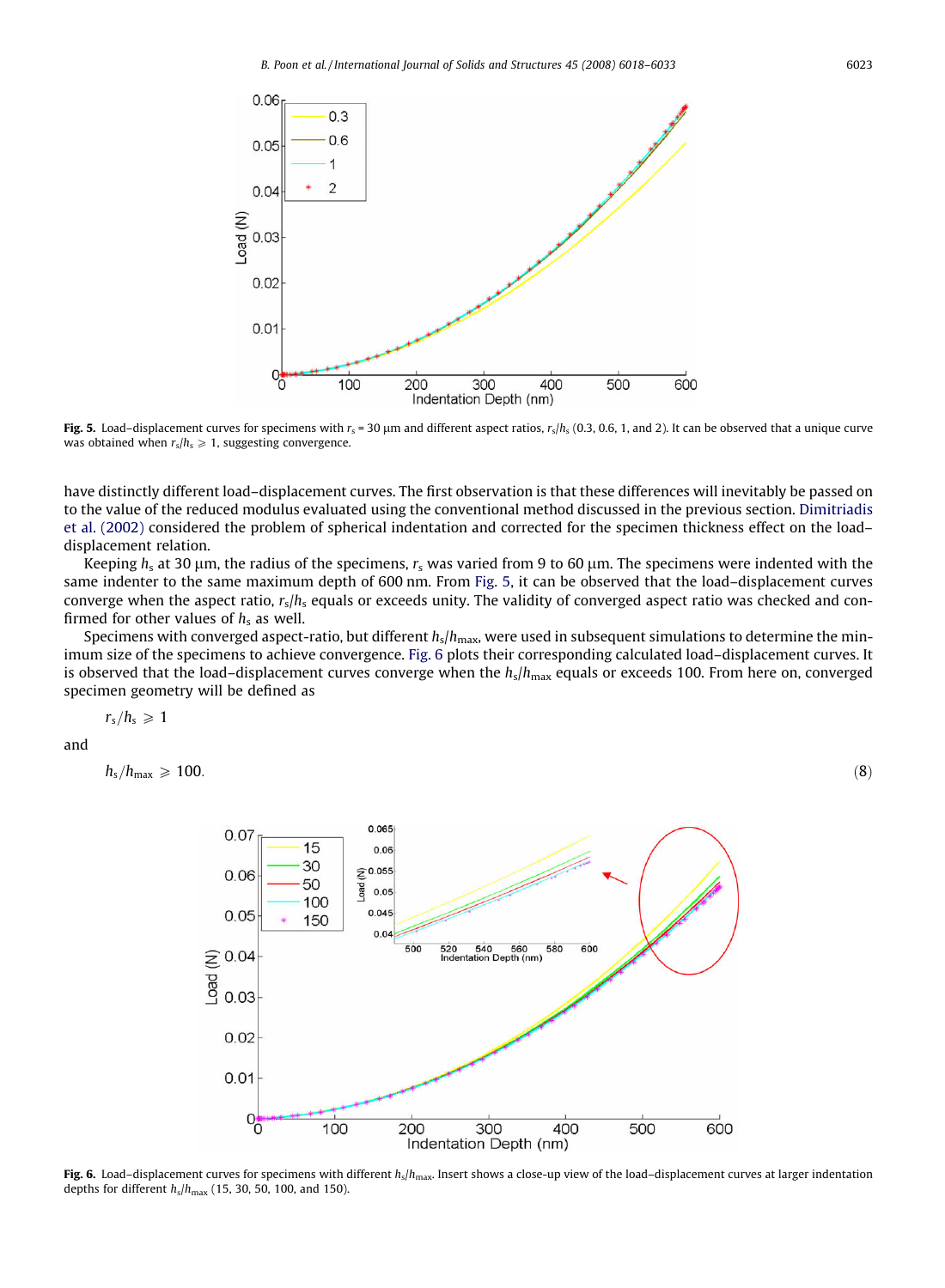<span id="page-6-0"></span>To save computation time, it is favorable to keep the specimen as small as possible, hence converged specimen geometry is defined as  $r_s/h_s$  equals unity and  $h_s/h_{\text{max}}$  equals 100.

There is a general 'rule of thumb' which suggests that convergence is achieved when  $h_s/h_{\text{max}}$  is larger than 10 [\(Fischer-](#page-15-0)[Cripps, 2004\)](#page-15-0). [Fig. 2](#page-3-0)(b) shows that the depth of high stress region is about five times that of  $h_{\text{max}}$ , all of which may seem to suggest that [\(8\)](#page-5-0) may be too stringent. However, as shown in Fig. 7, both criteria, shown in [\(8\)](#page-5-0) have to be fulfilled in order to achieve convergence.

Fig. 7 shows an enlarged view of a segment of the load–displacement curves. As discussed previously, it is observed that for a given  $h_s/h_{\text{max}}$ , the curves converge when  $r_s/h_s > 1$ . It is also observed that for an 'unconverged' aspect-ratio, i.e.  $r_s/h_s < 1$ , convergence in the ' $h_{\text{max}}/h_s$  sense' occurs much earlier. As seen in Fig. 7, for  $r_s/h_s$  of 1/2, the load–displacement curves for  $h_s/$  $h_{\text{max}}$  of 25–150 coincide. However, one should note that this is a "pseudo-convergence" – a slight change in the aspect ratio of the specimen will result in a significant change in the load–displacement curves. This ''pseudo-convergence" could occur for an even smaller  $h_s/h_{\text{max}}$  than 25, but not checked in this series of simulations, which could possibly explain why the conventional "rule of thumb" (which does not consider the aspect ratio) only requires  $h_s/h_{\text{max}} > 10$ . It is however, clear from the Fig. 7 that both  $r_s/h_s > 1$  and  $h_s/h_{\text{max}} > 100$ , in order for convergence to be met.

#### 3.3. Finite tip radius effect

When considering the geometry of the indenting cone, Sneddon assumed an infinitely sharp tip. In reality, the tip of the indenter has a finite tip radius of curvature. The finite tip radius effect was observed and explicitly discussed by many researchers over the years ([Doerner and Nix, 1986; Shih et al., 1991; Wang et al., 2006; Yu et al., 2004\)](#page-15-0). These authors generally perceived the finite tip radius effect as a deviation from the estimated projected tip area, A. [Doerner and Nix \(1986\)](#page-15-0) calibrated the tip area function,  $A(h_c)$  of the indenter using careful measurements from transmission electron microscopy (TEM) images (proposed by [Pethica et al. \(1983\)](#page-15-0)). [Shih et al. \(1991\) and Yu et al. \(2004\)](#page-15-0) corrected  $A(h_c)$  by introducing a spherical cap on pyramidal equivalent conical indenters. Shih et al. varied the tip radius to fit the  $A(h_c)$  measurements performed by Doerner and Pethica, while Yu et al., modified  $A(h_c)$  such that it takes the function of a spherical indenter at shallow depth and that of a conical indenter when the indentation is deeper than the transition point,  $h_a$ , given by

$$
h_{\mathsf{a}} = \rho(1 - \sin \alpha),\tag{9}
$$

where  $\rho$  is the tip radius of the indenter and  $\alpha$  is the half angle of the cone. More recently, [Wang et al. \(2006\)](#page-15-0) noted that using indenters with different tip radii resulted in significantly different load–displacement curves. The authors observed that the values of the measured load increase for a tip with a larger radius of curvature at the same indentation depth. They plotted the load–displacement curves for identical specimens using different tip radii and also tabulated some examples of the indenter's tip radius effect on the calculated Young's modulus, and discussed qualitatively some possible sources of error. This study will investigate quantitatively the effect of finite tip radius on the load–displacement curves of an elastic specimen.

The finite tip effect on load–displacement curves was observed in our simulations ([Fig. 8](#page-7-0)), and it is consistent with the expectation that a blunt tip will require a greater load to penetrate the specimen to the same depth as compared to a sharp



**Fig. 7.** Convergence study for different  $h_{\text{max}}/h_s$  and  $r_s/h_s$ .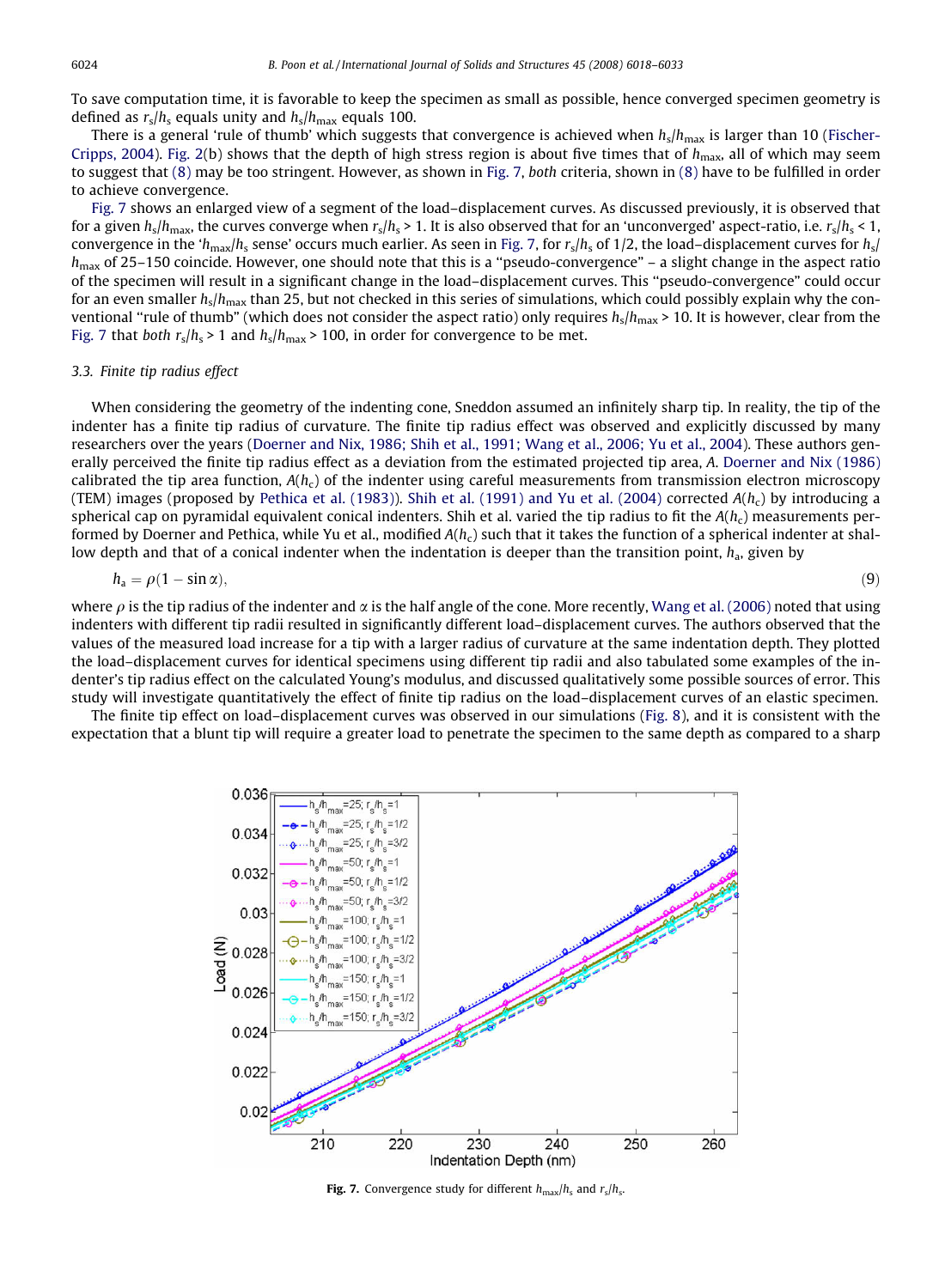<span id="page-7-0"></span>

Fig. 8. Simulated load-displacement curves of identical elastic cylindrical specimens ( $E = 50$  GPa,  $v = 0.3$ ) indented with rigid conical indenters of different tip radii,  $\rho$  (0, 30, 75, 120, 150, and 200 nm).

tip. It was noted that the correction for the finite tip radius effect is crucial for the accurate measurements of material properties especially in shallow indentations [\(Yu et al., 2004\)](#page-15-0). To identify the effects of a finite tip radius, numerical simulations were performed. The conical tip used in the simulations was modeled to be analytically rigid, and had a tip radius of curvature that ranged from 30 nm to 1  $\mu$ m. The cylindrical specimens used in the simulations had converged geometries as defined earlier (Eq. [\(8\)](#page-5-0)). Their Young's moduli and Poisson's ratios ranged from 10 to 200 GPa, and from 0.01 to 0.49, respectively, in the simulations.

Unlike the load displacement relationship derived by Sneddon (Eq. [\(1\)](#page-1-0)), where there is only an  $h^2$  term, the load–displacement relationships obtained from these numerical 'experiments' were found to have the following form:

$$
P = Kh(h+L),\tag{10}
$$

where K and L are constant coefficients independent of P and h. The results from the simulations suggest that K is a function of the geometry of the indenter and the elastic constants of specimen similar to that in Sneddon's equation (Eq.  $(1)$ ), while L is a function of the radius of curvature of the tip,  $\rho$ . A modified elastic indentation equation was derived empirically for the range of elastic properties and tip radii as mentioned previously

$$
P = f(v) \frac{2E \tan(70.3^\circ)}{\pi (1 - v^2)} h(h + g(\rho)) = (a_1 v^2 + a_2 v + a_3) \frac{2E \tan(70.3^\circ)}{\pi (1 - v^2)} h(h + c_1 \rho^2 + c_2 \rho),
$$
\n(11)

where,  $a_1 = -0.062$ ,  $a_2 = -0.156$ ,  $a_3 = 1.12$ , and  $c_1 = 1.50 \times 10^4$  m<sup>-1</sup>, and  $c_2 = 1.17 \times 10^{-1}$ .



Fig. 9. Multiplicative factor,  $f(v)$  as a function of Poisson's ratio,  $v (R^2 = 0.9999)$ .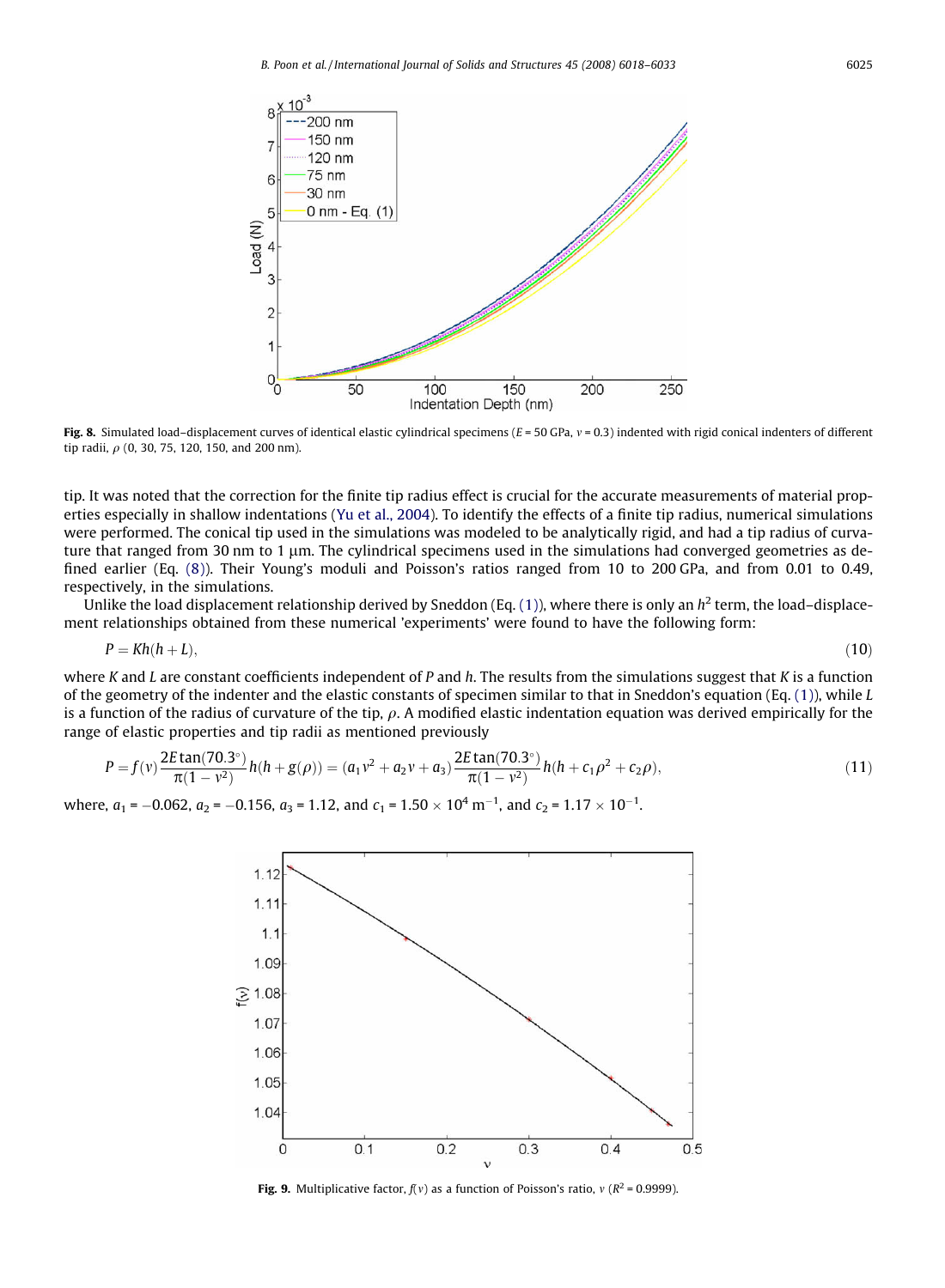

Fig. 10. Additive factor,  $g(\rho)$  vs. tip radius,  $\rho$  ( $R^2$  = 0.9977).

This equation fits the results from numerical simulation very well ( $R^2 > 0.99$ ). For simple abbreviation,  $f(y)$  and  $g(y)$  are referred to as the multiplicative and additive factor, respectively. [Figs. 9 and 10](#page-7-0) shows the curve fit for the multiplicative and additive factor, respectively. It is interesting to note that there are two sources of divergence from the Sneddon's solution, namely both the multiplicative and additive terms. Sneddon's solution will be recovered when the multiplicative term equals one (unfortunately, when  $y = 0.63$ , which is physically unrealistic) and when the tip radius of curvature,  $\rho$  equals zero. The multiplicative term,  $f(v)$ , similar to that found in the load–displacement relationship found empirically [Larsson and](#page-15-0)

[Giannakopoulos \(1996\)](#page-15-0) for Berkovich indenters, is possibly due to the correction for radial displacements in Sneddon's solution when  $v < 0.5$ , as discussed by [Hay et al. \(1999\).](#page-15-0)

Fig. 11 compares various correction factors,  $\gamma$  proposed by [Hay et al. \(1999\)](#page-15-0), with  $f(\gamma)$  from [\(11\)](#page-7-0) for a conical indenter with  $\alpha$  of 70.3°. It can be observed that  $f(y)$  in [\(11\)](#page-7-0) is practically identical to the correction factor,  $y(y)$  proposed in Eq. [\(20\)](#page-11-0) of [\(Hay](#page-15-0) [et al., 1999\)](#page-15-0) for v smaller than 0.2. As v approaches 0.5, this difference becomes larger. As compared to the functions proposed by Hay et al.,  $f(v)$  is observed to adequately describe the FEM results performed by Hay et al. at v equals 0, 0.2, and 0.4. Unfortunately, however, there no FEM results were provided for comparison when  $\nu$  approaches 0.5.

[Fig. 12](#page-9-0) shows the accurate description of [\(11\),](#page-7-0) for elastic indentation of specimens over a range of elastic constants. The empirically derived load displacement relationship (Eq.  $(11)$ ) matches the simulation results very well – the dotted lines represent Sneddon's analytical solution (Eq. [\(1\)\)](#page-1-0). With an accurate elastic load–displacement expression that includes the effect



Fig. 11. Comparison of Hay's correction factor,  $\gamma$  and  $f(\nu)$  (after [Hay et al., 1999\)](#page-15-0).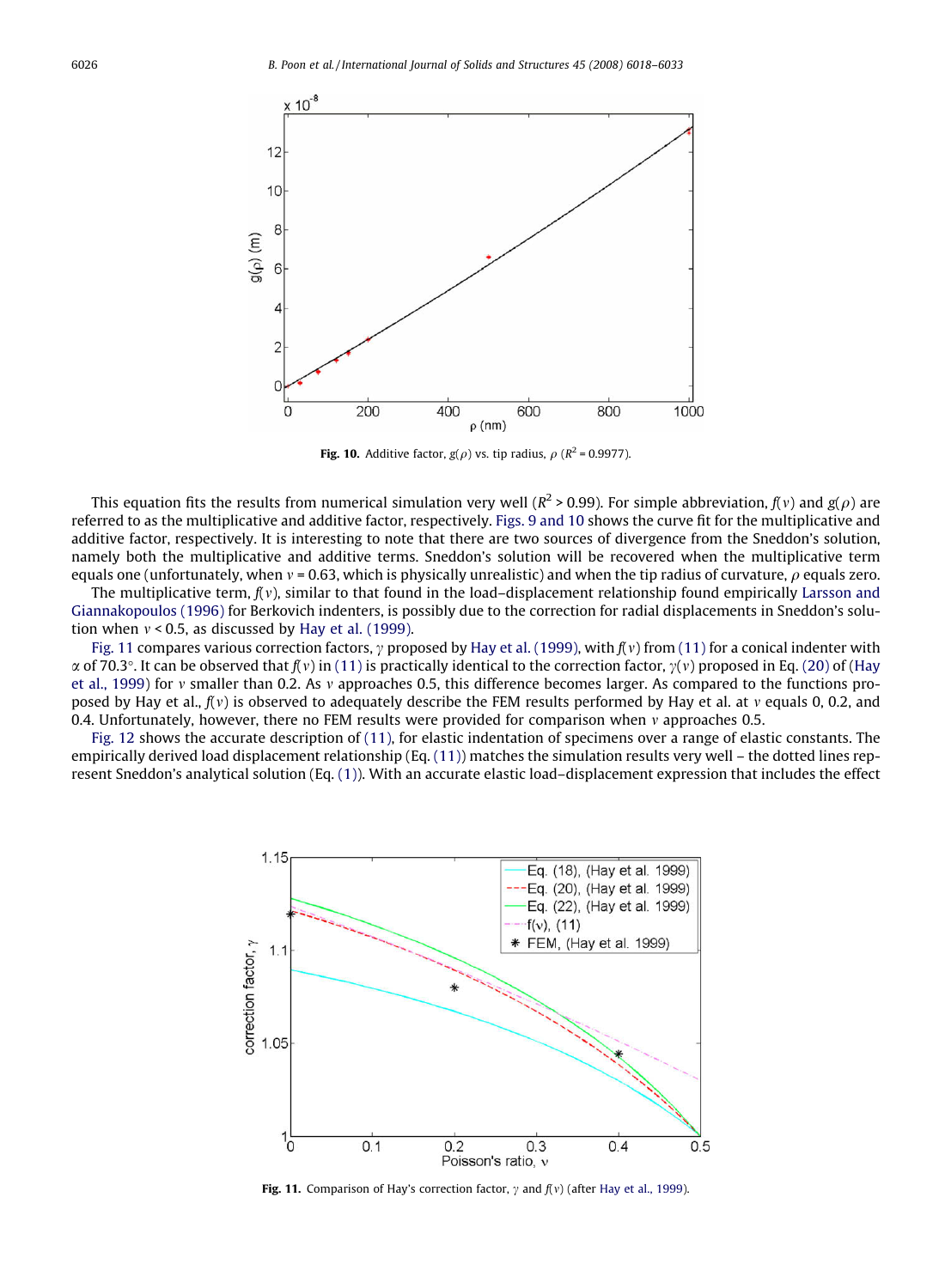<span id="page-9-0"></span>

Fig. 12. Comparison of simulation results with proposed empirical curve fits for various material constants and tip radii of the rigid indenter.

of finite tip radius of the indenter, the elastic constants of an elastic specimen of interest can be derived in a straightforward manner. In the spirit of [\(6\)](#page-2-0), the unknown elastic constants can be expressed as

$$
\frac{E}{1 - v^2}(a_1v^2 + a_2v + a_3) = \frac{\pi \cot(70.3^\circ)}{2(2h + c_1\rho^2 + c_2\rho)} \frac{dP}{dh}.
$$
\n(12)

It is important to note that [\(11\)](#page-7-0) can be used directly to solve for the elastic constants. It is not necessary to use the slope of the load–displacement curve, dP/dh, instead of the direct use of load–displacement measurement. The latter is in fact favorable due to the elimination of uncertainties associated with the measurement of the slope. However, (12) is used in subsequent parts of the paper to provide a direct comparison of the proposed load–displacement relationship with the existing one [\(6\)](#page-2-0).

The first observation in examining  $(12)$  is that, similar to the conventional derivation, Young's modulus, E and Poisson's ratio, m of the specimen are coupled. The second observation is that the coupled elastic terms on the left-hand side of the equation can be solved in a straightforward manner, provided the terms on the right-hand side are known. Thus, the following section proposes viable procedures to identify  $\rho$  using a calibration specimen, and to decouple the elastic constants, E and v.

#### 4. Proposed techniques and modifications

#### 4.1. Technique for characterizing the tip radius of the indenter

The radius of the tips of nanoindenters are usually in the range of 50–200 nm, and it is often difficult to measure it accurately – the manufacturer can generally provide the radius of curvature of the indenters up to an uncertainty of 100 nm. There have been some suggested methods of retrieving the tip radius of the indenter. [Shih et al. \(1991\)](#page-15-0) were able to retrieve the tip radius of the indenter by comparing the  $A(h_c)$  of his proposed spherical cap model with that measured experimentally using TEM images, as described by [Doerner and Nix \(1986\)](#page-15-0). Using the measured tip radius, Shih showed that there was good agreement between the results from numerical simulations and experiments. This method, however, is cumbersome to perform, and it is likely to fail for shallow indentations as it does not consider elastic recovery of the plastic imprint. [Yu et al.](#page-15-0) [\(2004\)](#page-15-0) proposed a method to retrieve the tip radius that is suitable for shallow indentations, by measuring  $h_a$ , using a "bilocular spherical-conical" fitting method. This method however, is difficult to implement when  $\alpha$  is large, as is the case for Berkovich/Vickers equivalent conical indenters. The large value of  $\alpha$  will result in a small  $h_a$  (shown by [\(9\)\)](#page-6-0), thus making it difficult to accurately distinguish the spherical section from the conical one, using a least squares fit of this model. The procedure proposed here is suitable for large angle conical indenters ( $\alpha$  = 70.3°) and does not require cumbersome measurements of the tip area function,  $A(h_c)$  to retrieve the value of the tip radius.

The following example demonstrates how the tip radius of the indenter can be inferred in principle. The practicality of this technique is, however severely limited by the availability of a linearly elastic material. Suppose there is a'sufficiently large' (with converged geometry) linearly elastic specimen with  $E = 50$  GPa and  $v = 0.47$ , indented by a rigid Berkovich/Vickers equivalent conical indenter with an unknown  $\rho$  to a maximum depth of 263 nm. The measured load–displacement curve is shown in Fig. 12.

The measured load–displacement curve is fitted with a quadratic curve using least square fit. The equation of the fitted curve is found to be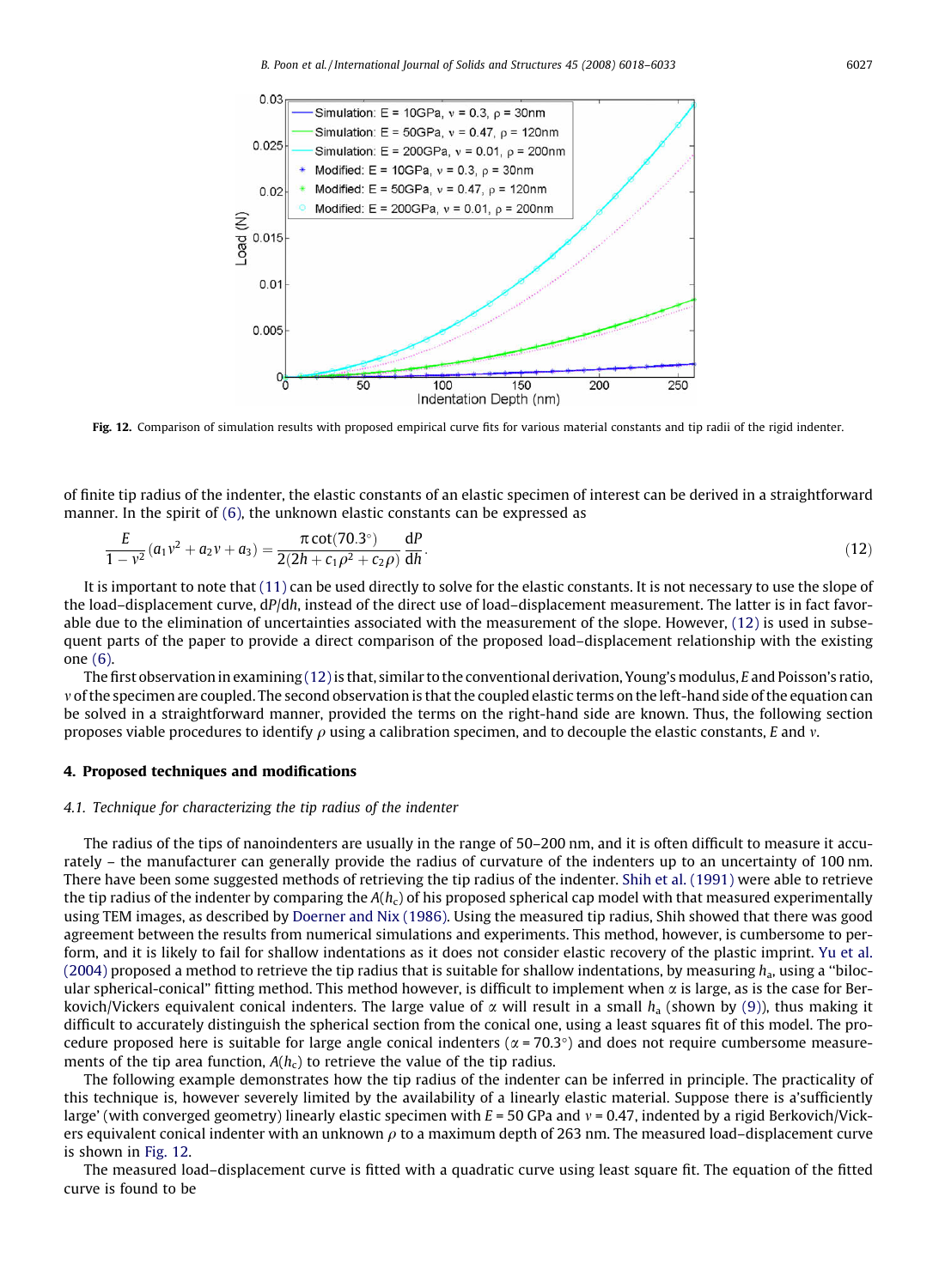<span id="page-10-0"></span>

$$
P = 1.182 \times 10^{11} h^2 + 1597 h. \tag{13}
$$

From [\(11\)](#page-7-0), it can be shown that

$$
c_1 \rho^2 + c_2 \rho = 1597/1.182 \times 10^{11}.
$$

Solving (14), one obtains the following two roots for the equation:

 $\rho_1 = -7.90 \text{ }\mu\text{m}$  and  $\rho_2 = 0.114 \text{ }\mu\text{m}$ .

It can be noted immediately that  $\rho_1$  is inadmissible. One can confidently conclude that  $\rho = 114$  nm, in this case. The indenter used in the simulation has a radius of curvature,  $\rho$  of 120 nm, which confirms that this procedure yields fairly accurate results within 5% of the true value. It should be noted that this method does not require a specimen with known material properties. However, the curve fitting process can be optimized over one variable (the coefficient of the h term), instead of two (the coefficient of the  $h^2$  term is a function of E and v), if the material properties of the specimen is known.

#### 4.2. Methodology for decoupled measurements of linearly elastic constants, E and  $v$

An interesting observation is that the coupled elastic constants (E and  $v$ ) can be decoupled if two different indenters are used, of course, assuming that the specimen of interest is linearly elastic, which may be hard to come by. The load–displacement relationship for an elastic indentation using a spherical indenter is given by the [Hertz equation \(1881\)](#page-15-0)

$$
P = \frac{4}{3} \frac{E}{1 - v^2} \sqrt{R} h^{3/2}.
$$
 (15)

Since there is no issue with finite tip radius in the case of spherical indenters, the simulated load–displacement curve is expected to coincide with Hertz equation. This was validated as shown in Fig. 13. As discussed previously, [\(6\)](#page-2-0) is valid for all bodies of revolution, thus can be used in the case of spherical indenters. The tip area function of a spherical indenter [\(Fischer-Cripps, 2004\)](#page-15-0) is

$$
A_{\text{sphere}} \approx 2\pi R h_{\text{c}},\tag{16}
$$

where R is the radius of the spherical indenter and  $h_c$  is the contact depth. For an indentation with a spherical indenter,  $h_c$  is given by

$$
h_{\rm c} = h/2. \tag{17}
$$

Fig. 13 illustrates two load–displacement curves corresponding to spherical and conical indenters, respectively. The spherical indenter has a radius, R of 400 nm and the specimen was indented to a maximum indentation depth,  $h_{\text{max}}$  of 150 nm. At  $h_{\text{max}}$ the slope was found to be 2.67  $\times$  10<sup>4</sup> N/m, and the projected tip area of contact was found to be 1.86  $\times$  10<sup>–13</sup> m<sup>2</sup>. Using [\(6\),](#page-2-0) E<sub>1</sub> was found to be

$$
E_r = \frac{E}{1 - v^2} = 54.8 \text{ GPa}
$$
 (18)



Fig. 13. Load–displacement curves for Hertz equation (Eq. (15)) and simulated indentations using spherical and conical indenters on identical specimens.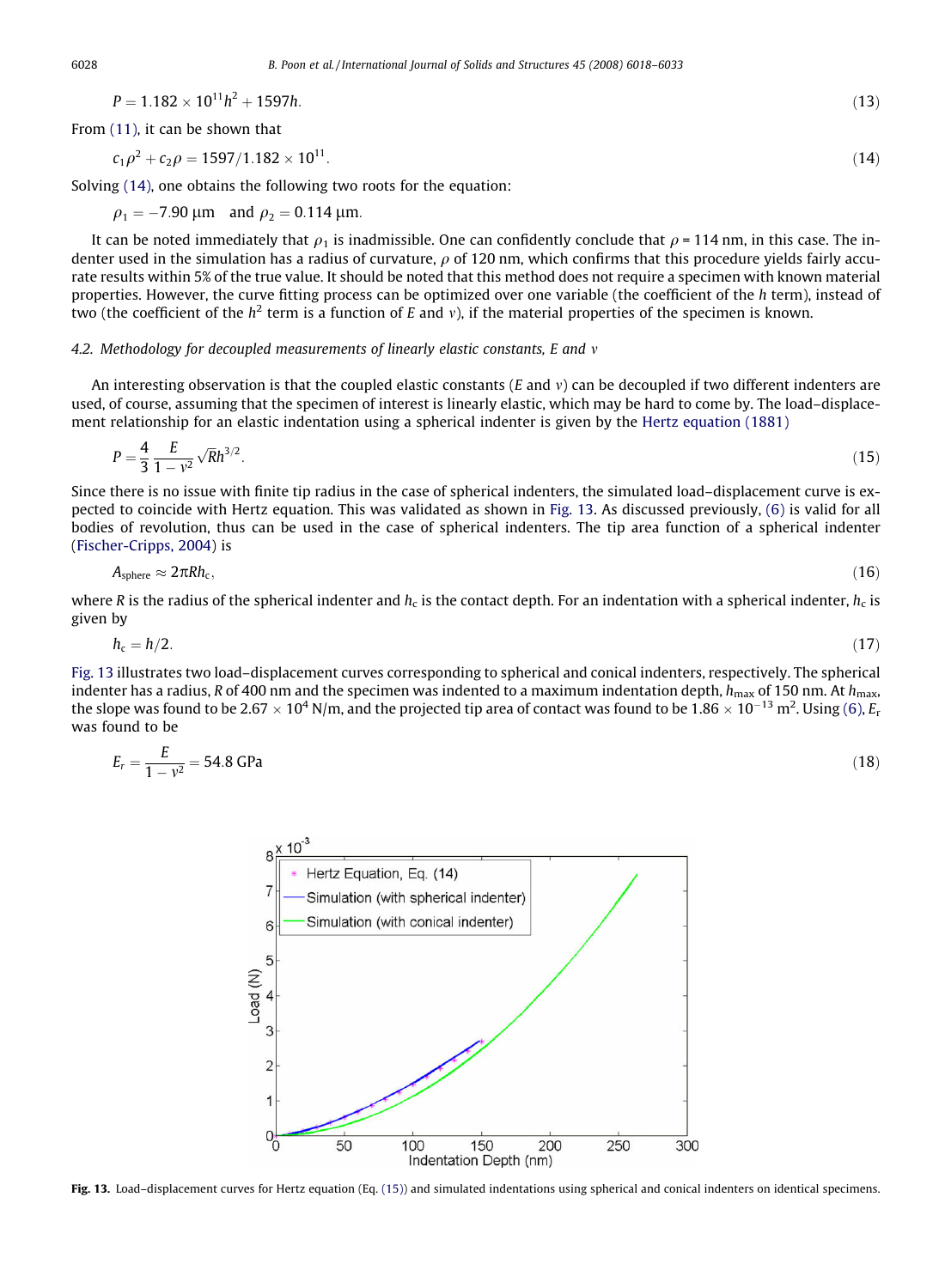<span id="page-11-0"></span>The conical indenter has a tip radius,  $\rho$  of 75 nm the specimen was indented to a maximum depth,  $h_{\text{max}}$  of 263 nm. At  $h_{\text{max}}$ , the slope was found to be  $5.6 \times 10^4$  N/m. Using [\(12\)](#page-9-0)

$$
\frac{E}{1 - v^2}(a_1v^2 + a_2v + a_3) = 58.9 \text{ GPa},\tag{19}
$$

where  $a_i$  are constants as defined in [\(11\).](#page-7-0) Solving [\(18\) and \(19\),](#page-10-0) Young's modulus, E, and Poisson's ratio, v, were found to be 50.5 GPa and 0.281, respectively. The specimen was modeled with  $E = 50$  GPa and  $v = 0.3$ . This procedure does not require a priori knowledge of one elastic constant to derive the other, and instead it allows both the elastic constants to be calculated independently and simultaneously.

#### 4.3. Quantifying error due to finite tip radius

[Fig. 12](#page-9-0) shows that [\(11\)](#page-7-0) accurately describes the load–displacement measurements of elastic indentations using indenter with finite tip radius, and there are visible differences with the equation derived by Sneddon (Eq. [\(1\)\)](#page-1-0). It is of interest to quantify the error that is propagated in the derivation of elastic constants due to finite tip radius.

Since it was shown that the load–displacement relationship (using an indenter with a finite tip radius) can be accurately described by [\(11\)](#page-7-0), one can thus use this equation to calculate the reduced modulus,  $E_r$  in the conventional way (Eq. [\(6\)\)](#page-2-0) as described in the previous section. The value of E can be extracted from  $E_r$  but substituting a known value of v. The slope of the load–displacement curve can be obtained by differentiating  $(11)$ , to calculate the contact depth,  $h_c$ , and projected area of contact, A. Differentiating [\(11\)](#page-7-0)

$$
\frac{dP}{dh} = \frac{2E \tan(70.3^\circ) f(v)(2h + g(\rho))}{\pi (1 - v^2)}.
$$
\n(20)

Recall [\(4\)](#page-2-0) and solving for  $h_c$  as defined in [\(5\)](#page-2-0), at  $h_{\text{max}}$ :

$$
A = 24.5h_c^2 = 24.5 \frac{h_{\text{max}}^2((\pi - 4)g(\rho) - 4h_{\text{max}})^2}{\pi^2 (2h_{\text{max}} + g(\rho))^2}.
$$
 (21)

Thus, one arrives at

$$
\frac{E_{c}}{E} = \frac{0.35809}{h_{\text{max}}} f(v) (2h_{\text{max}} + g(\rho)) \tan(70.3^{\circ}) \sqrt{\frac{(2h_{\text{max}} + g(\rho))^{2}}{((\pi - 4)g(\rho) - 4h_{\text{max}})^{2}}},
$$
\n(22)

where  $E_c$  is derived Young's modulus using the conventional method described in Section 2. The ratio would be one if Young's modulus derived using the conventional method were equal to actual Young's modulus, E. Note that, the right-hand side of (22) is essentially equal to the correction factor,  $\beta$  as discussed by researchers to derive an accurate value for Young's modulus with nanoindentation. The correction factor in this case, appears to be the product of the first correction factor term,  $f(v)$  due to radial displacement ([Hay et al., 1999\)](#page-15-0) and a term essentially related to the finite tip effects (the rest of the equation). This confirms the proposition by [Troyon and Huang \(2004\).](#page-15-0) Without an explicit demonstration, the authors proposed that the correction factor,  $\alpha$  is the product of  $\gamma$  (to account for the radial inward displacements) and  $\beta$  (a form factor related to the geometry of the indenter). However, unlike the correction factor proposed by Troyon and Huang, the righthand side of (22) is a function of indentation depth. Taking the limit as  $h_{\text{max}}$  tends to infinity

$$
\lim_{h_{\text{max}} \to \infty} \frac{E_{\text{c}}}{E} = f(v). \tag{23}
$$

For deep linearly elastic indentations, the only relevant correction factor is  $f(v)$ , which accounts for the radial inward displacements; the finite tip radius effects are absent.

The percentage error,  $\varepsilon$ , is defined as

$$
\varepsilon = \left(\frac{E_c}{E} - 1\right) \times 100. \tag{24}
$$

The percentage error is plotted as shown in [Fig. 14](#page-12-0) for a specimen with Poisson's ratio,  $v$  of 0.3, which is indented to maximum depths,  $h_{\text{max}}$  of 100 and 300 nm, respectively. The percentage error,  $\varepsilon$  is positive for the entire range of  $\rho$ , which suggests that the conventional method will result in an overestimation of the actual E. This phenomenon was observed for the range of E, v,  $\rho$ , and  $h_{\text{max}}$  used in the simulations.

When  $\rho$  is equal to zero, the error arises from the multiplicative term,  $f(v)$ , which is a function of the Poisson's ratio, v. Thus, for specimens with different  $v$ , the intercept would be different. As the tip radius becomes larger, the percentage error increases significantly, which is consistent with expectation. The slope of the  $\varepsilon$  versus  $\rho$  curve is found to be highly dependent on  $h_{\text{max}}$ . Consider the use of an indenter with a tip radius of 150 nm, when the material parameters were obtained at  $h_{\text{max}}$  of 300 nm, the conventional derivation will overestimate E by close to 12%; however when obtained at  $h_{\text{max}}$  of 100 nm, the overestimation would be more than 20%. This suggests that the overestimation of  $E$  is more pronounced in shallow indentations, which is consistent with (23) demonstrating that finite tip radius effects are irrelevant in deep indentations.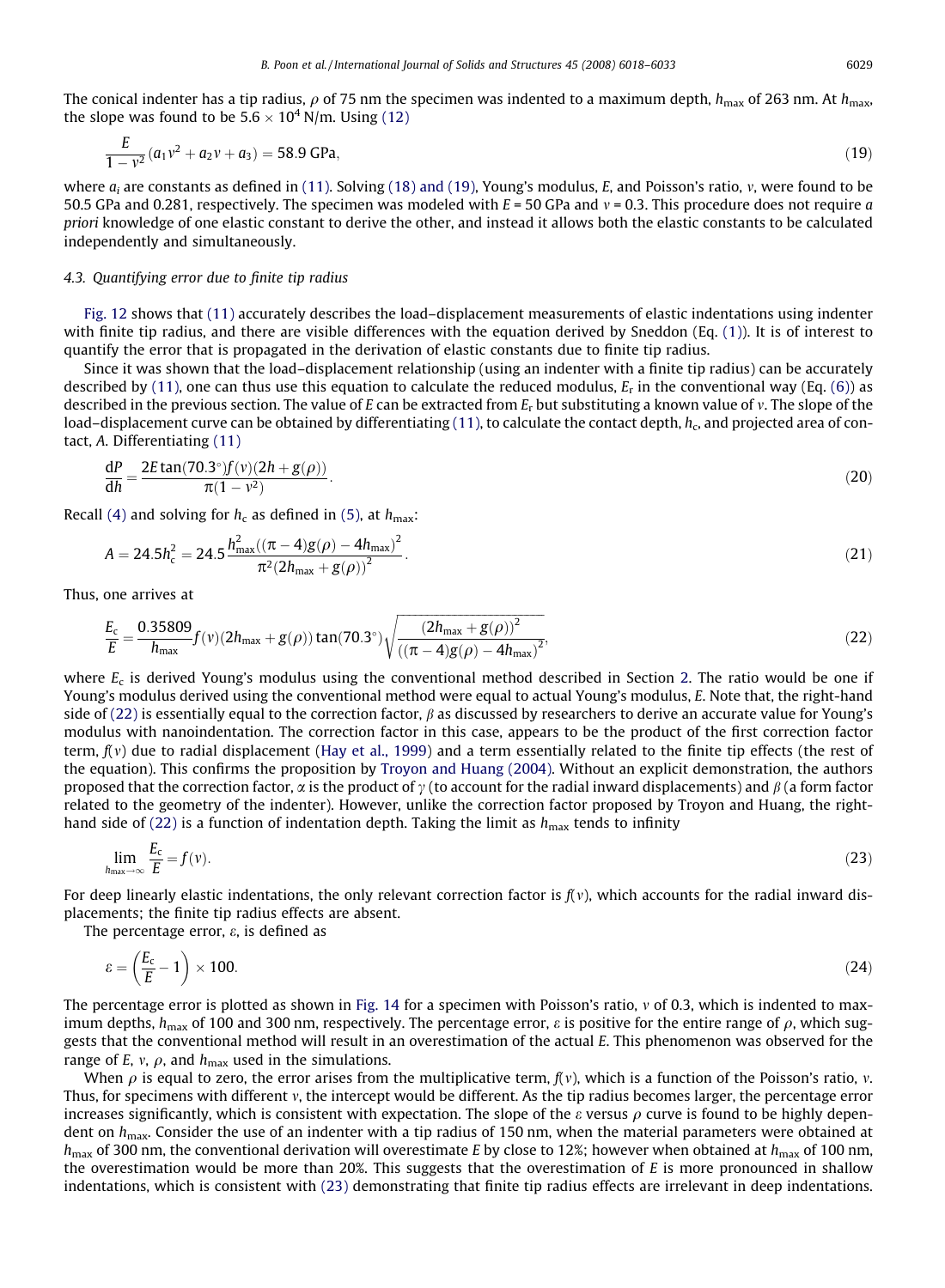<span id="page-12-0"></span>

Fig. 14. Percentage error in estimation of Young's modulus,  $\varepsilon$  vs. tip radius,  $\rho$  for  $h_{\text{max}} = 100$  and 300 nm.

It is important to note that these results were obtained in closed form through algebraic operations as described. The derivation does not take into account any surface and tip-geometry-transition effects, often associated with shallow indenta-tions. This phenomenon is consistent with the observations by [Yu et al. \(2004\)](#page-15-0), that the effect of "tip roundness" is more severe in shallow indentations.

#### 4.4. Sensitivity the load–displacement measurements to finite tip radius effects

It has been shown that the finite tip radius effects cause the measured load–displacement curve to deviate from that derived by Sneddon (Eq. [\(1\)](#page-1-0)). It is of interest to investigate the sensitivity of these effects.

Differentiate [\(11\)](#page-7-0) with respect to  $\rho$ :

$$
\frac{\partial P}{\partial \rho} = f(v) \frac{2E \tan \alpha}{\pi (1 - v^2)} h g'(\rho).
$$
 (25)

The percentage change in measured load,  $\varepsilon_{p}$ , can be defined as

$$
\varepsilon_{\rm p} = \frac{\Delta P}{P} = \frac{g'(\rho)\Delta\rho}{h + g(\rho)}.\tag{26}
$$

It is observed that at a given indentation depth, the percentage change in measured load is independent of material properties (E and v). It should be noted that (26) is consistent with the previous discussion, showing that the deviation (in this case between measured load), measured with  $\varepsilon_p$  is more severe at shallow indentation.

For indentations using the nanoindenter, the tip radius is typically around 200 nm. Thus, considering a  $\Delta \rho$  of 200 nm and solving around  $\rho$  of 200 nm and using (26), a minimum indentation depth of 467 nm is required, in order for the finite tip effects to be insignificant ( $\varepsilon_n$  < 0.05). Consider the typical load used in a nanoindentation to be around 10 mN, a material stiffer than 22 GPa will exhibit significant difference between an indentation with a infinitely sharp indenter and that with a finite tip radius of 200 nm.

The load–displacement measurement for an indentation on natural latex rubber is shown in [Fig. 15.](#page-13-0) The experiment was performed using open loop load-control option on the Hysitron<sup> $M$ </sup> Triboindenter. The preload,  $P_o$ , required by the nanoindenter to establish contact, was set to be  $2 \mu N$ . The indentation left no residual imprint.

The measured uniaxial stress–strain behavior of latex is shown in [Fig. 16](#page-13-0). It is observed that latex is essentially linearly elastic up to 10% strain. However, hysteresis can be observed in the load–displacement record suggesting the attainment of larger strains. To a first approximation, the average behavior of the material is considered as shown in [Fig. 15](#page-13-0).

The averages of the loading and unloading segments of several nanoindentations of natural latex are plotted in [Fig. 17](#page-14-0). Young's modulus, E of the latex was determined to be 3.46 MPa from uniaxial experiments, and its Poisson's ratio, v was assumed to be 0.5. Using the values of  $P_0$ , E, and v, load–displacement curves for the indentation were plotted for an infinitely sharp tip which corresponds to  $\rho$  of 0 nm, and for  $\rho$  of 200 and 400 nm, respectively. It is immediately observed that the effect of 200 nm in the tip radius of the indenter does not have such a significant effect on the load–displacement as that illustrated in [Fig. 8](#page-7-0). Using the average load–displacement curves from all the indentations performed, and assuming that the indenter tip is infinitely sharp, the Young's modulus for the latex indented was found to be 3.26 MPa, which is only about 6% error from the uniaxially measured Young's modulus. However, it is important to note the effects of preload in the inden-tation of soft materials. As illustrated in [Fig. 17,](#page-14-0) the approximately 2  $\mu$ N of load required for the load-cell to establish contact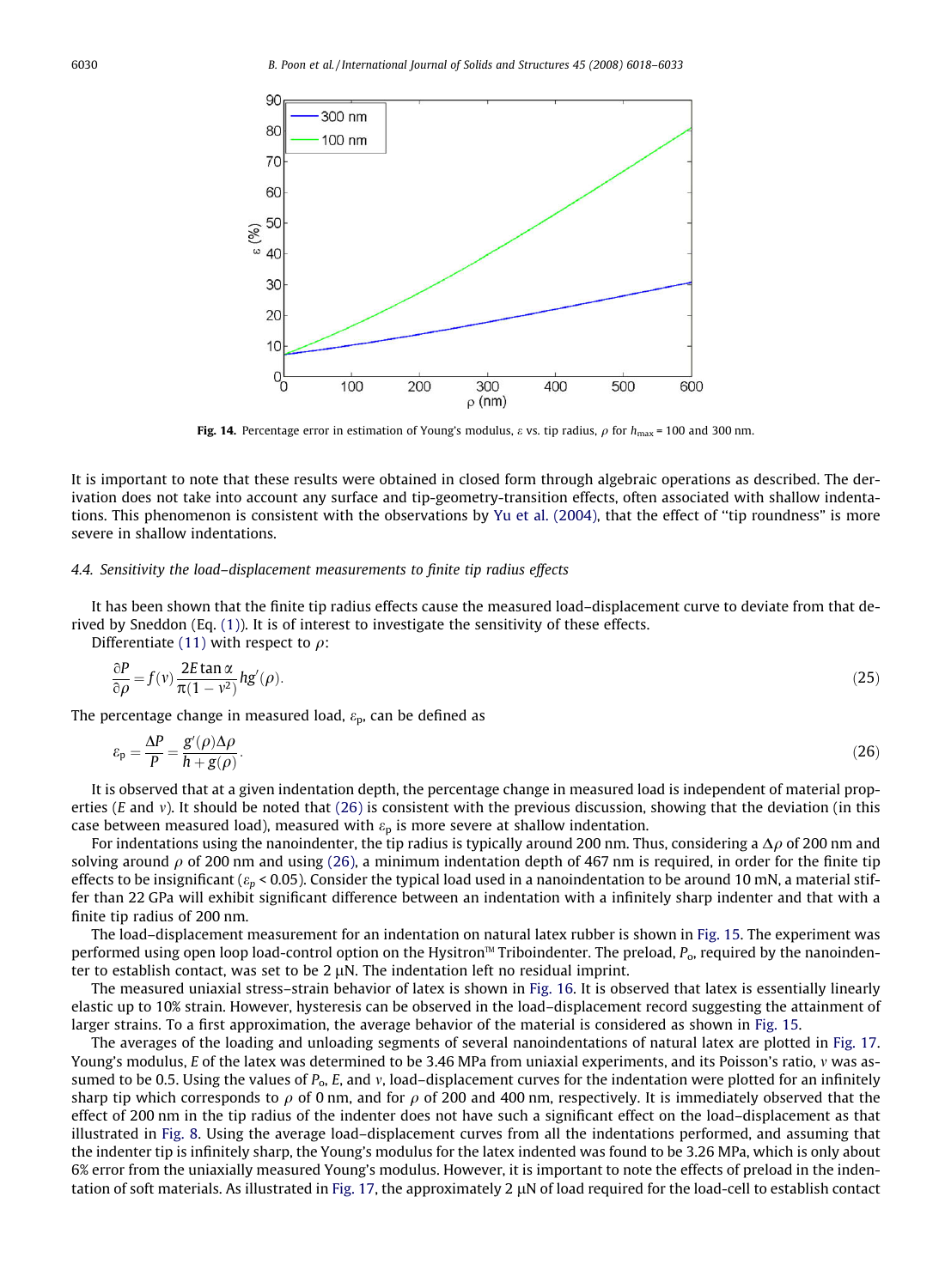<span id="page-13-0"></span>

Fig. 15. Load-displacement measurement for the indentation of latex rubber.



Fig. 16. Stress-strain relationship for natural latex from quasi-static uniaxial compression experiments.

results in about 500 nm of indentation depth in the specimen. This effect results in a shift of the non-linear load–displacement curve from the origin and if not accounted for, will be propagated into the stiffness measurement (slope of the load– displacement curve), resulting in a significant error in the derived reduced modulus.

As a final remark, the AFM is commonly used in the indentation of soft materials in the sub-µN force range. The tip radius for the AFM typically ranges from 10 to 60 nm. Despite the sharp tips used in these indentations, finite tip radius effects can become significant due to the low-load applied in the indentation, resulting in an indentation depth smaller than the critical for  $\varepsilon_p$  to be small. Consider  $\Delta \rho$  of 20 nm and solving around  $\rho$  of 20 nm in [\(26\),](#page-12-0) the minimum indentation depth,  $h_{\text{crit}}$  for  $\varepsilon_p$  to be less than 0.05, is 44.6 nm. Suppose the maximum indentation load is 1  $\mu$ N, a material stiffer than 196 MPa, will result in  $\varepsilon_p$ larger than 0.05.

### 5. Summary and conclusions

The applicability of Sneddon's solution to the nanoindentation problem has been critically reassessed together with the implications of deviations from the basic assumptions in the analytical derivation, namely having:

- 1. a specimen with finite dimensions and
- 2. an indenter tip with a finite tip radius.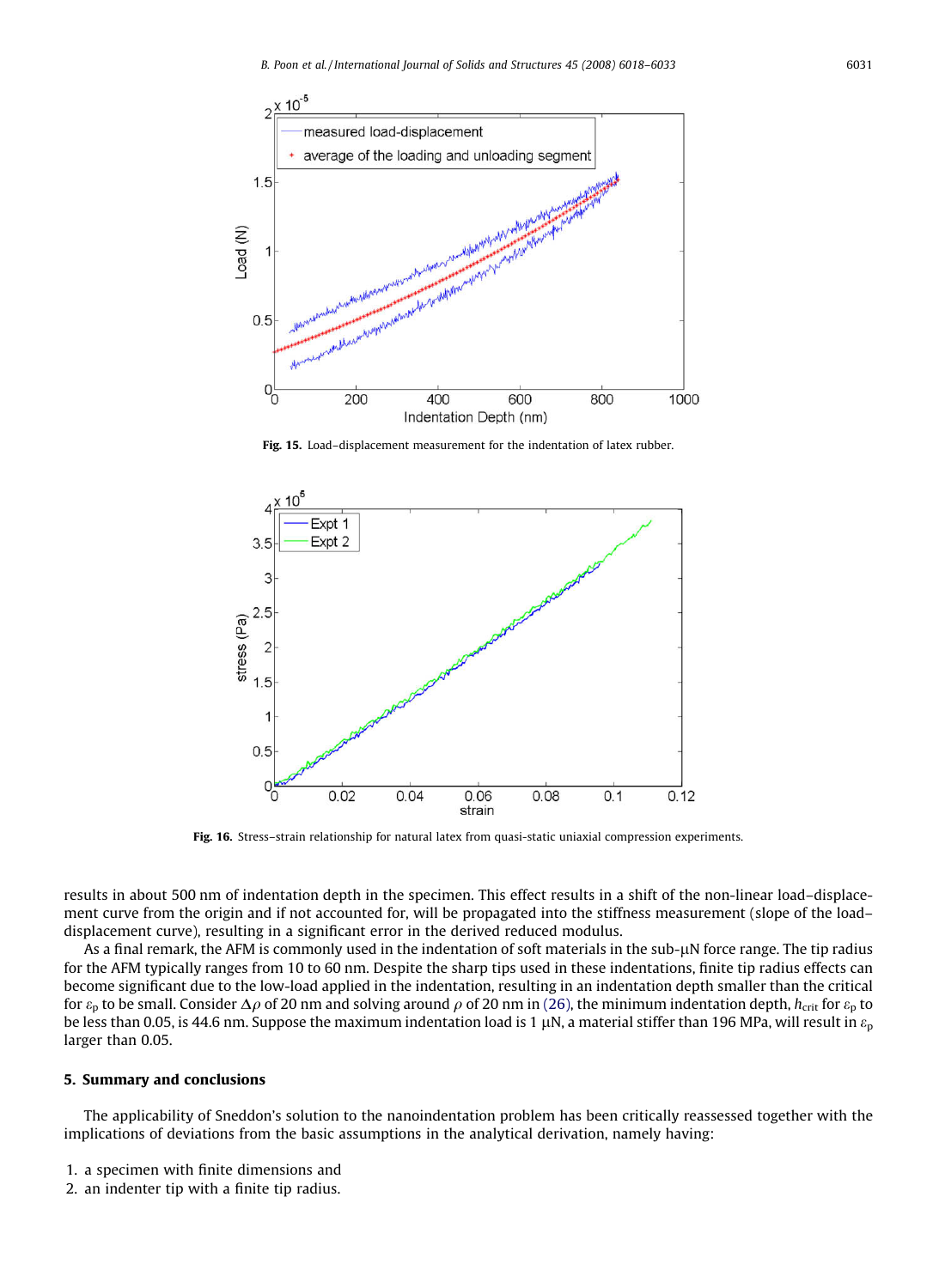<span id="page-14-0"></span>

Fig. 17. Comparison of experimental results and predicted load–displacement relations for different  $\rho$  (0, 250, and 500 nm).

This study has clearly defined a criterion for ''converged two-dimensional (axisymmetric) geometry" (Eq. [\(8\)\)](#page-5-0). Geometrical modeling issues are seldom detailed in the literature and this criterion will provide a common basis for comparison. In addition, this study addressed the finite tip effect and developed an accurate empirical load–displacement relationship that takes into account the finite tip radius,  $\rho$  (Eq. [\(11\)\)](#page-7-0). An estimate of the error arising from the neglect of the finite tip effect was provided by performing the conventional derivation procedure based on the load–displacement relation that takes the tip radius into account (Eq. [\(11\)](#page-7-0)). It was found that the error consistently results in an overestimation of E (with known  $y$ ). which is more pronounced in shallow indentations. The error due to finite tip radius was also found to be more severe in shallow indentations. Finally, nanoindentation on natural latex was performed to experimentally examine the proposed model and techniques introduced in the paper.

Several aspects of nanoindentation have been explored in this work, namely:

- 1. A procedure to identify the indenter tip radius,  $\rho$ . The tip radius of the indenter is normally not provided by the manufacturers to a great accuracy, but it has been identified to be crucial for the accurate determination of elastic properties.
- 2. A procedure using two different indenters has been outlined to decouple the elastic constants,  $E$  and  $\nu$  measured during indentation.

It should however be noted that the proposed procedures are limited to the availability of a linearly elastic material.

This work has shed light on several concepts related to the field of nanoindentation, but many open questions still remain. The ideas proposed in this paper are typically confined to indentations of linearly elastic solids. However, nanoindentation uses sharp indenters that are likely to induce plasticity on the very onset of loading. The validity of these observations in elastic–plastic indentations is addressed in an accompanying paper [\(Poon et al., 2008\)](#page-15-0).

## In conclusion:

- Sneddon's solution was modified to accommodate finite indenter tip radius.
- Valid two-dimensional specimen geometry for extracting the reduced modulus making use of the converged solutions must satisfy [\(8\)](#page-5-0).
- The error associated with neglecting the finite indenter tip radius was quantified and an algebraic expression has been developed to account for this effect.
- For a known Poisson's ratio,  $v$ , the error consistently results in an overestimation of the Young's modulus,  $E$ .
- The overestimation of E is more pronounced in shallow indentations.
- An experimental procedure to characterize the indenter's tip radius,  $\rho$  was proposed.
- An experimental procedure to decouple the measurement of the linearly elastic constants  $E$  (Young's modulus) and  $v$ (Poisson's ratio) was outlined.

#### Acknowledgements

The research reported here was supported by the National Science Foundation (DMR # 0520565) through the Center for Science and Engineering of Materials (CSEM) at the California Institute of Technology is acknowledged. GR gratefully